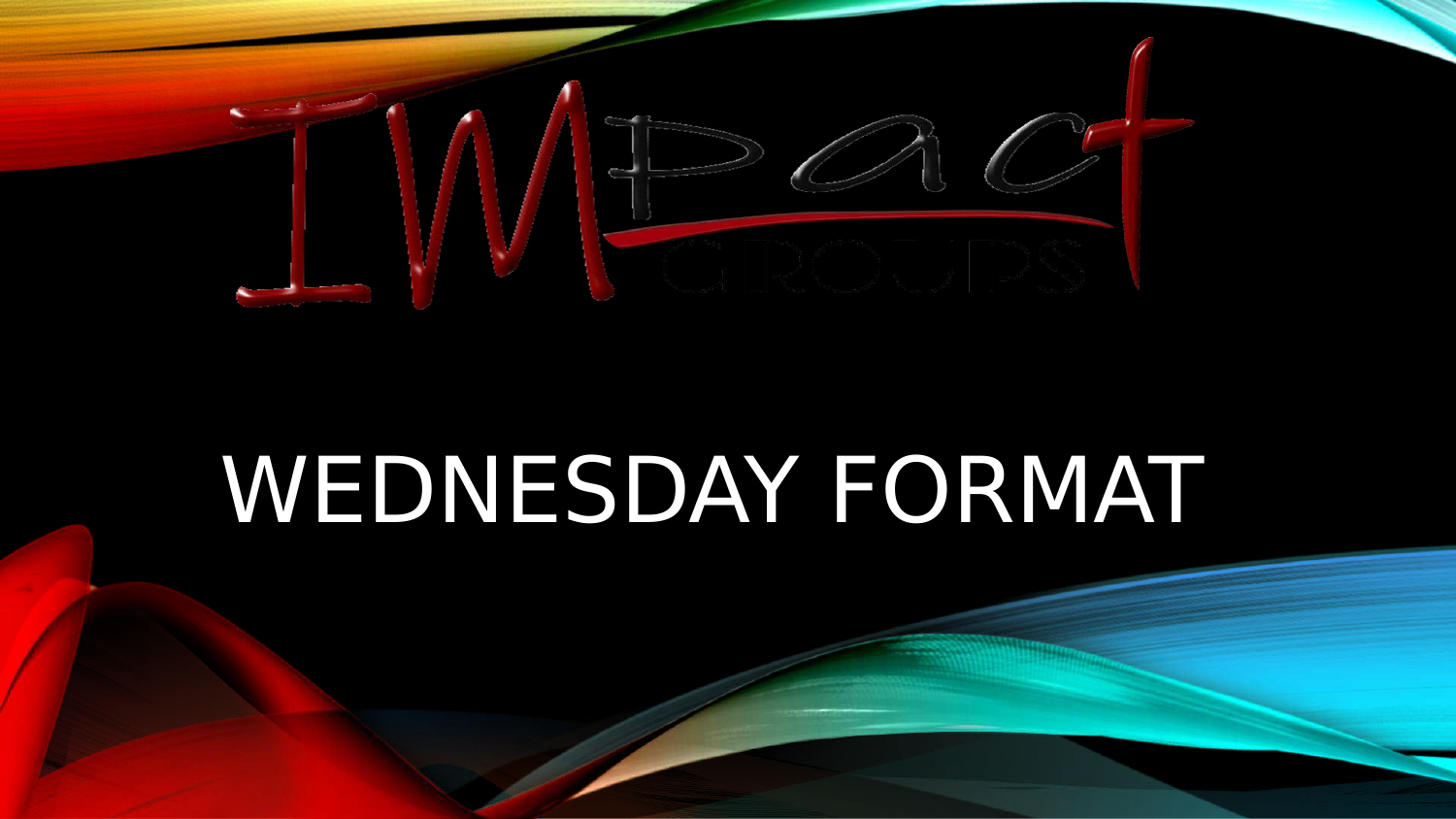# 1. START **CONNECTING GROUPS**

# 2. START **GROWING CHURCH**

# 3. START **SERVING FAMILY**

# 4. START **LEADING INDIVIDUALS**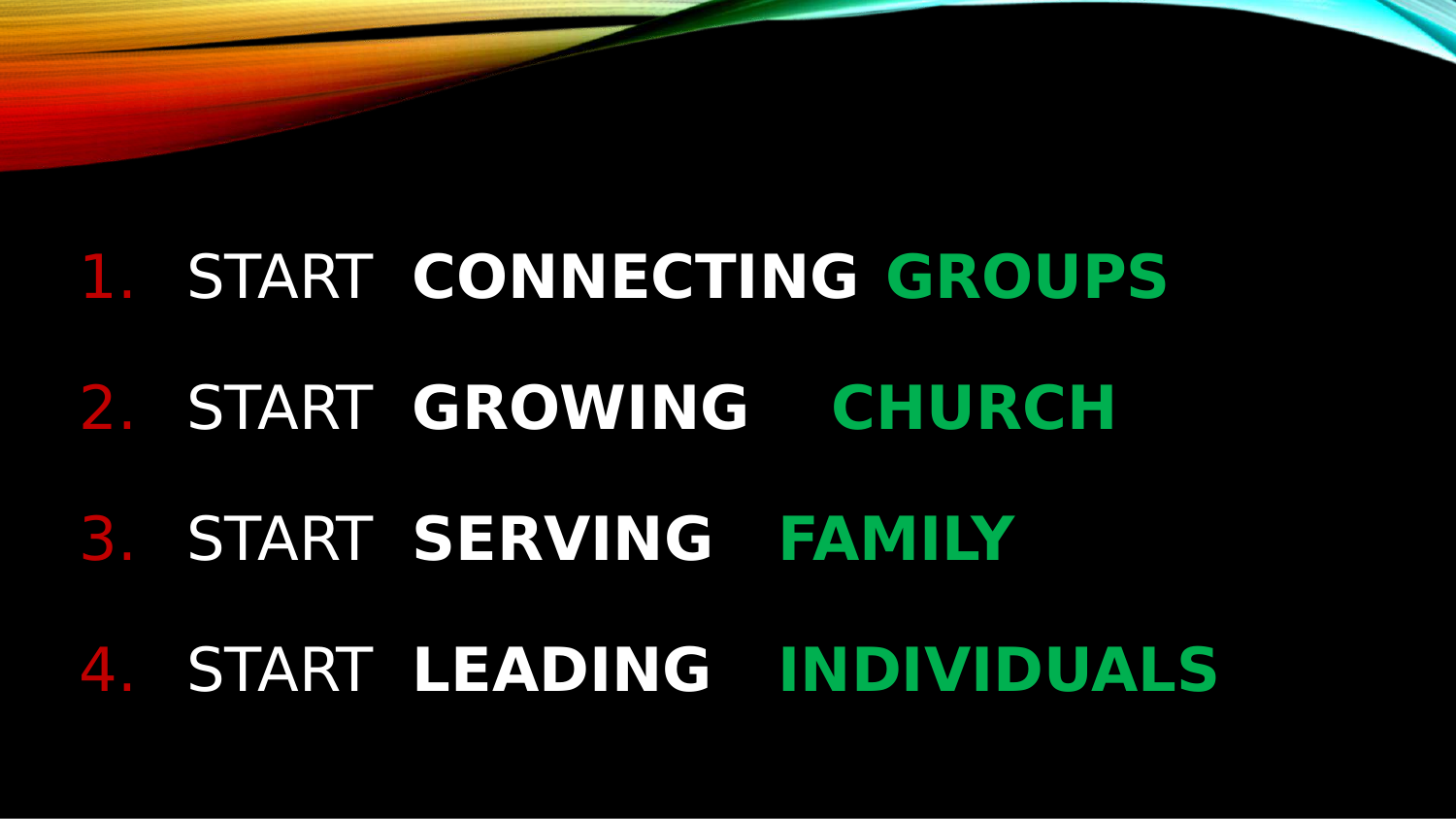# **START CONNECTING - GROUPS**

By joining a small group of fellow believers that gather in homes across the City/Villgae/Naqtion for mutual encouragement, accountability, and do LIFE together.

- **Act 2:<sup>46</sup>** So continuing daily with one accord in the temple, and breaking bread from house to house, they ate their food with gladness and simplicity of heart,
- **1 Thess 5:11** Therefore comfort each other and edify one another, just as you also are doing.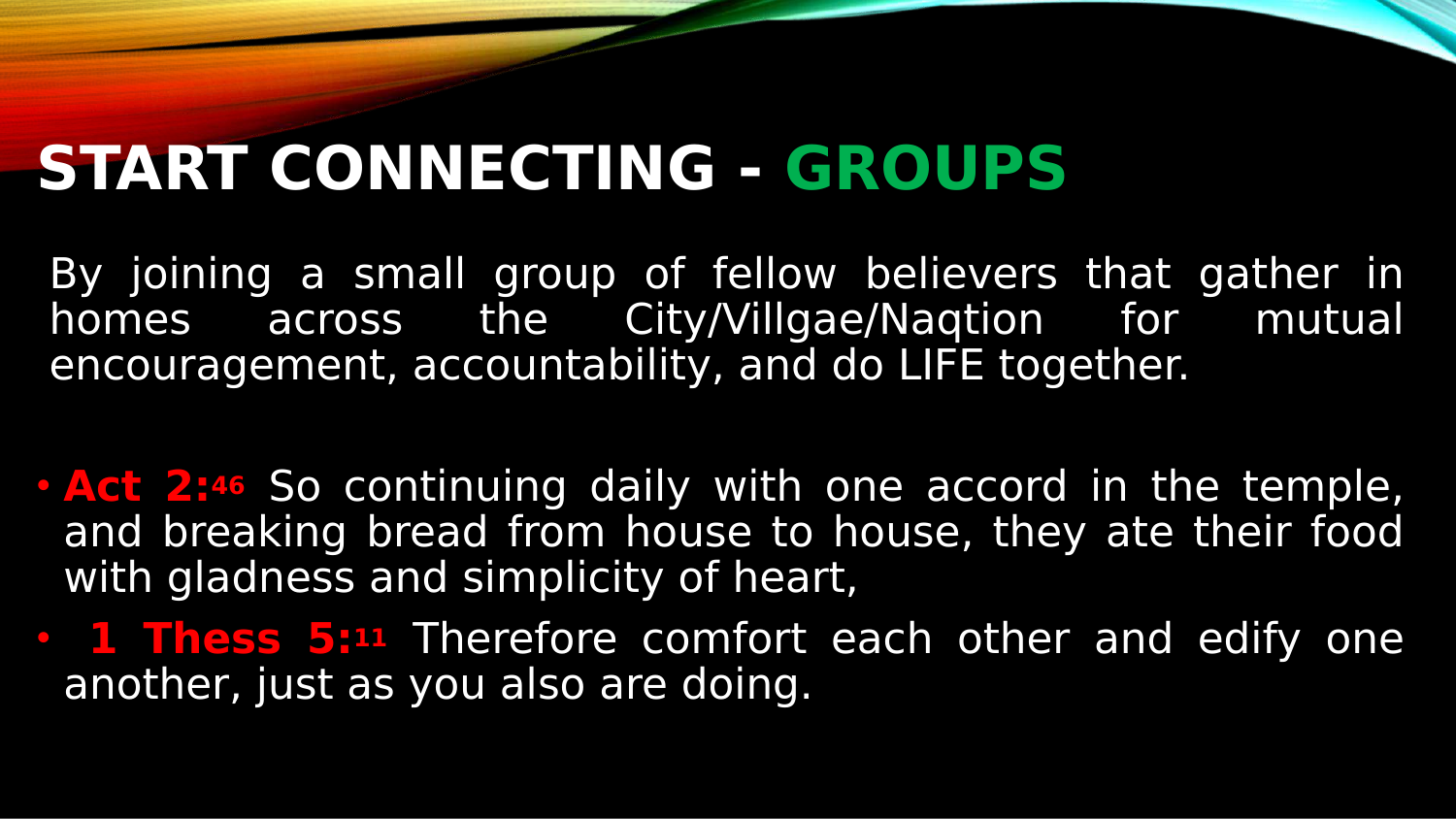## **START GROWING - CHURCH**

By participating and being active, receiving Biblical teaching on a regular basis, and learning to study and apply the Word for yourself.

- **2 Pet 3:<sup>18</sup>** but grow in the grace and knowledge of our Lord and Saviour Jesus Christ. To Him be the glory both now and forever. Amen.
- **Heb 10:<sup>25</sup>** not forsaking the assembling of ourselves together, as is the manner of some, but exhorting one another, and so much the more as you see the Day approaching.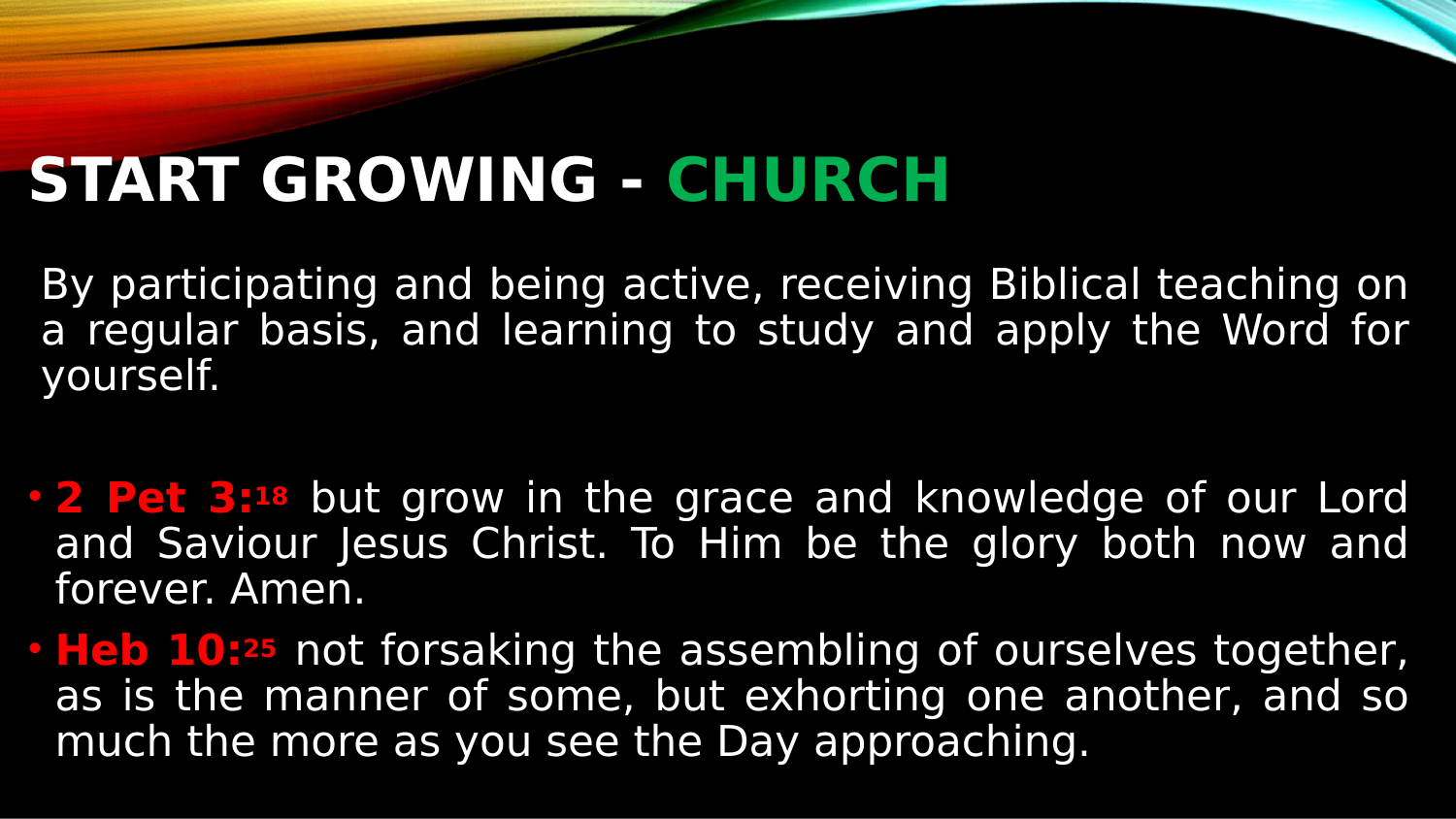### **START SERVING - FAMILY**

- By committing to use your gifts and talents in service of the local church with a team of people assigned over a specific area of ministry.
- **1 Pet 4:<sup>10</sup>** As each one has received a gift, minister it to one another, as good stewards of the manifold grace of God.
- **Mark 9:<sup>35</sup>** And He sat down, called the twelve, and said to them, "If anyone desires to be first, he shall be last of all and servant of all."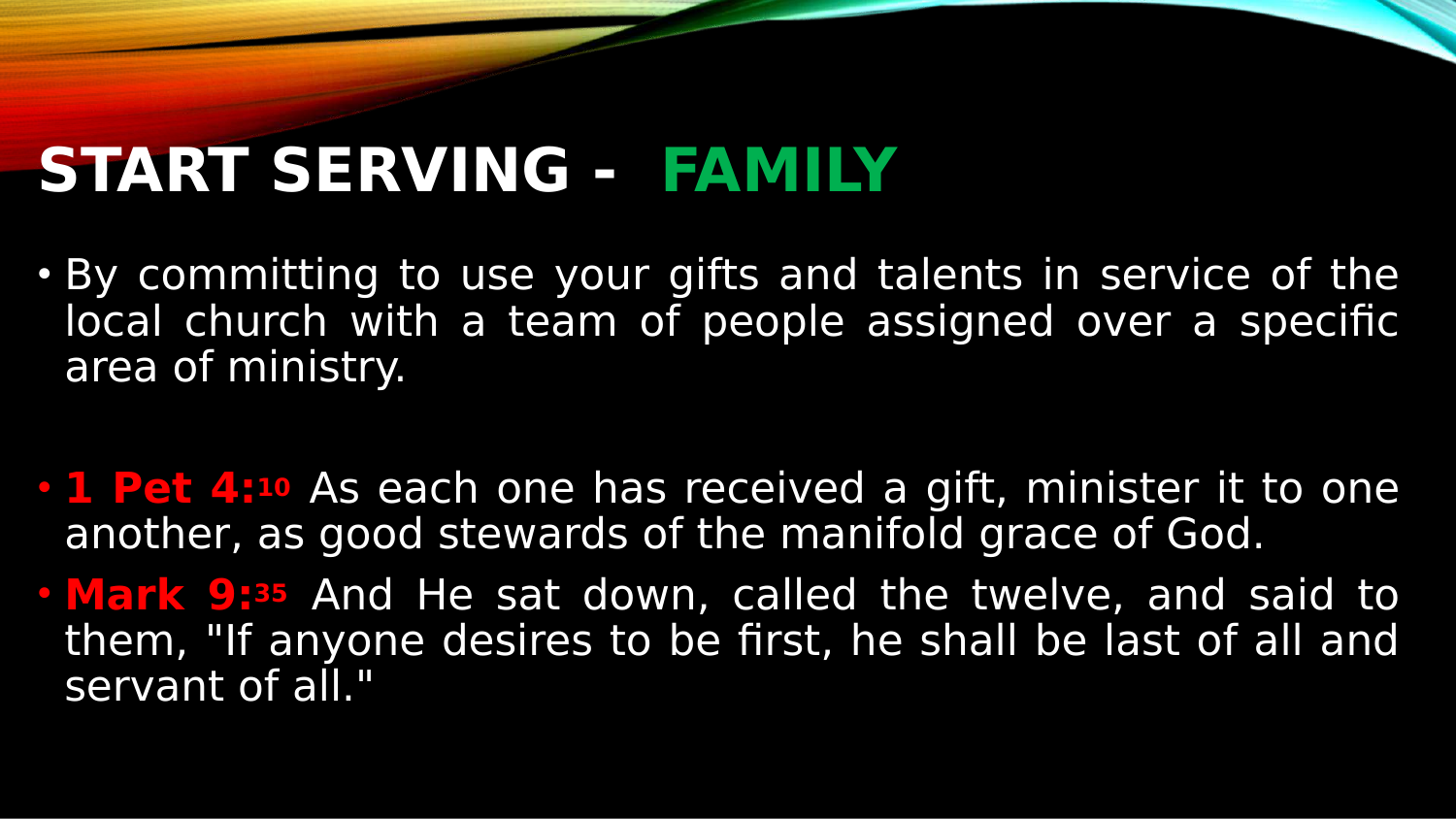### **START LEADING - INDIVIDUALS**

By stepping up to lead a Group or ministry, setting a Christ-like example and leading many to faith in Jesus thorough the Gospel.

- **Heb 13:7** Remember those who rule over you, who have spoken the word of God to you, whose faith follow, considering the outcome of their conduct.
- **Mat 4:19** Then He said to them, "Follow Me, and I will make you fishers of men."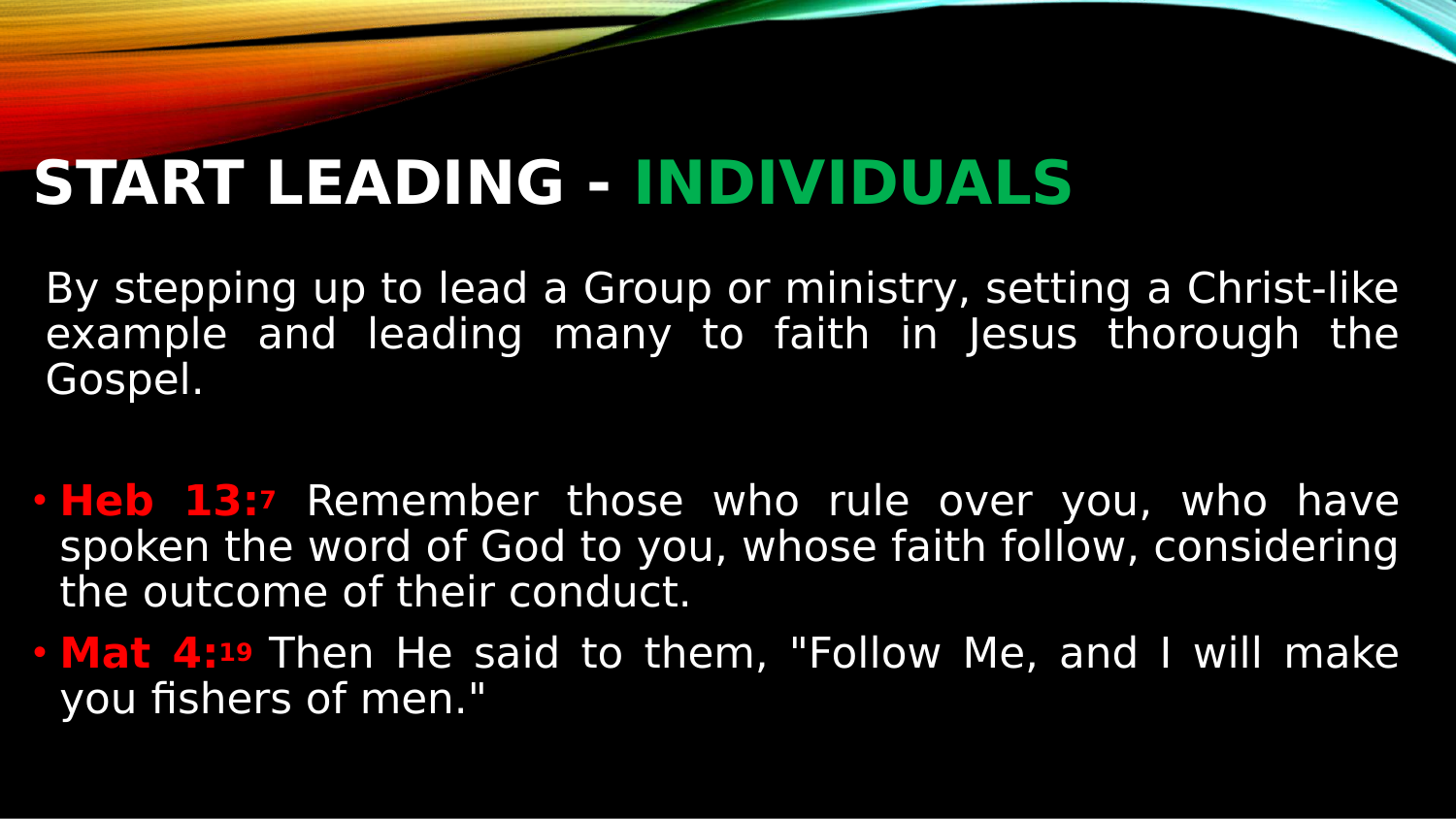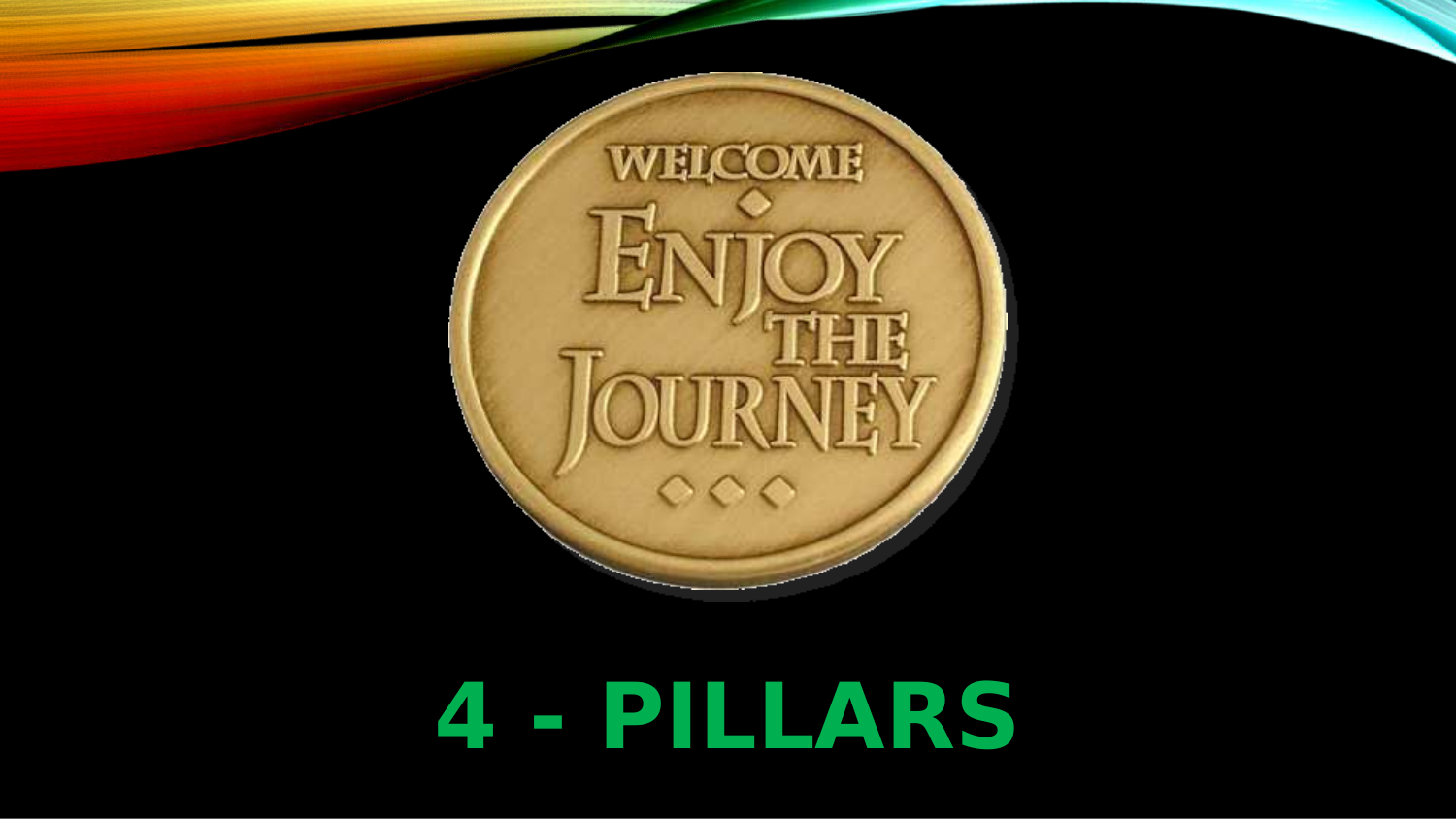# **1. PRAYER - WORSHIP**

#### **Growing**

- Bible study
- Worship
- Prayer
- People

## **Deciding**

 Commitment to a relationship with Christ

#### **Developin**

- **g**
- **Church**
- Kingdom
- Yourself
- People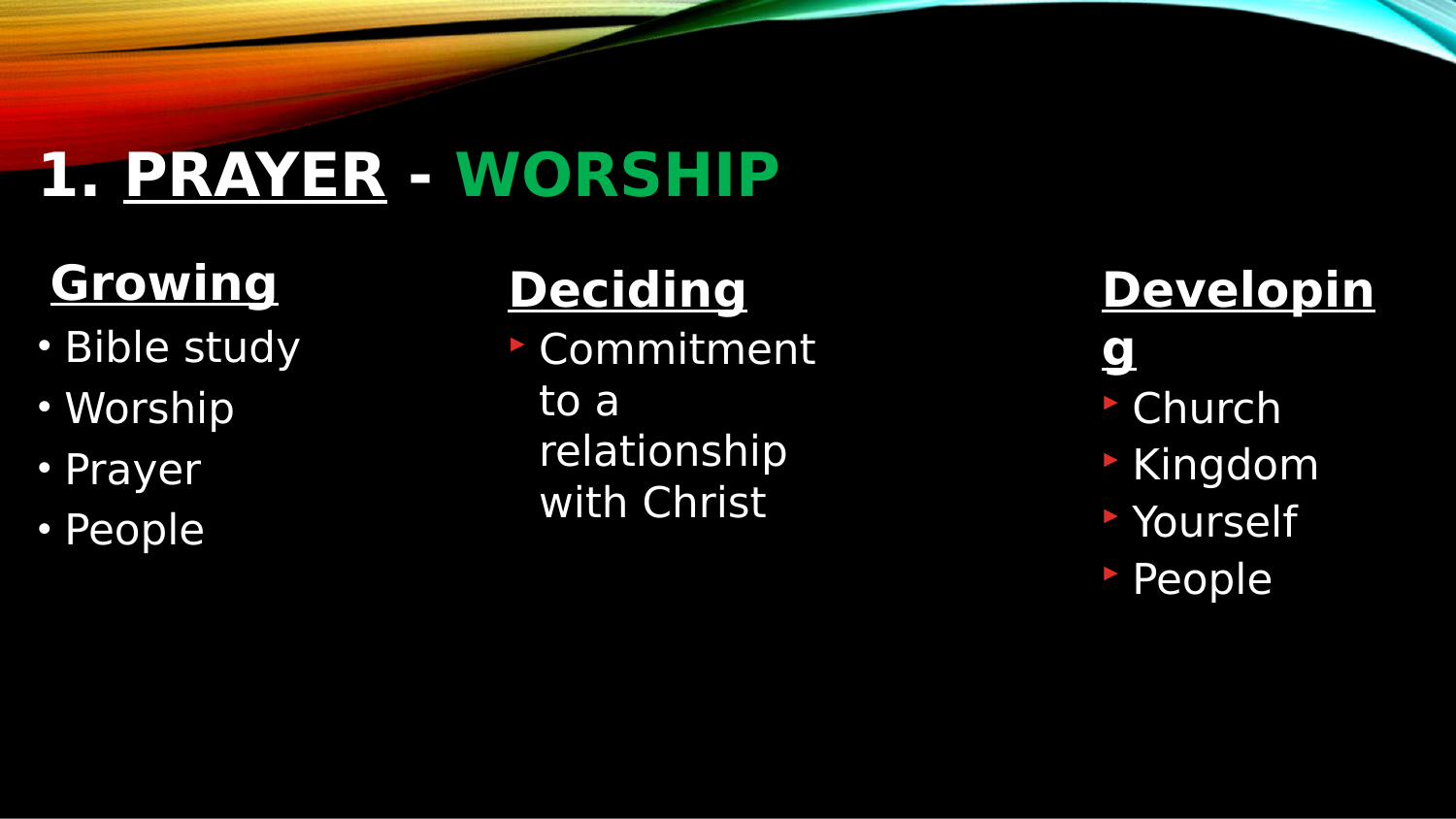# **2. CARING - WELCOME**

### **Knowing**

- Welcome
- Ice Breaker
- Fellowship
- Support
- People

### **Searching**

 Commitment to being open

#### **Connectin**

**g**

- Groups
- Lives
- **Yourself**
- **People**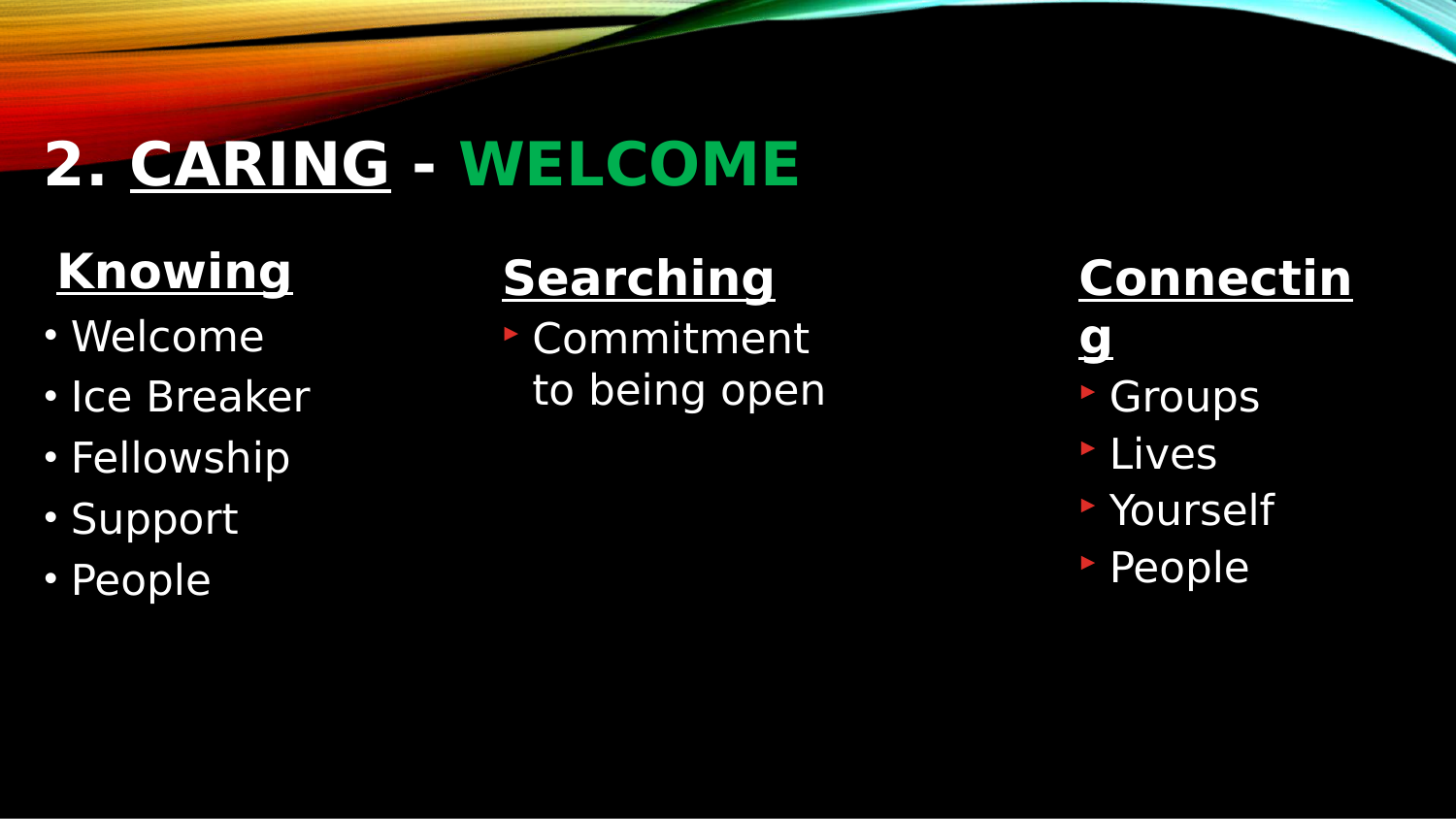# **3. EQUIPPING - WORD**

### **Knowing**

- Word
- Ministry
- Spiritual Gifts
- Equipping
- People

#### **Belonging**

 Commitment to relationship with others

#### **Serving**

- God
- 'Church'
- **People**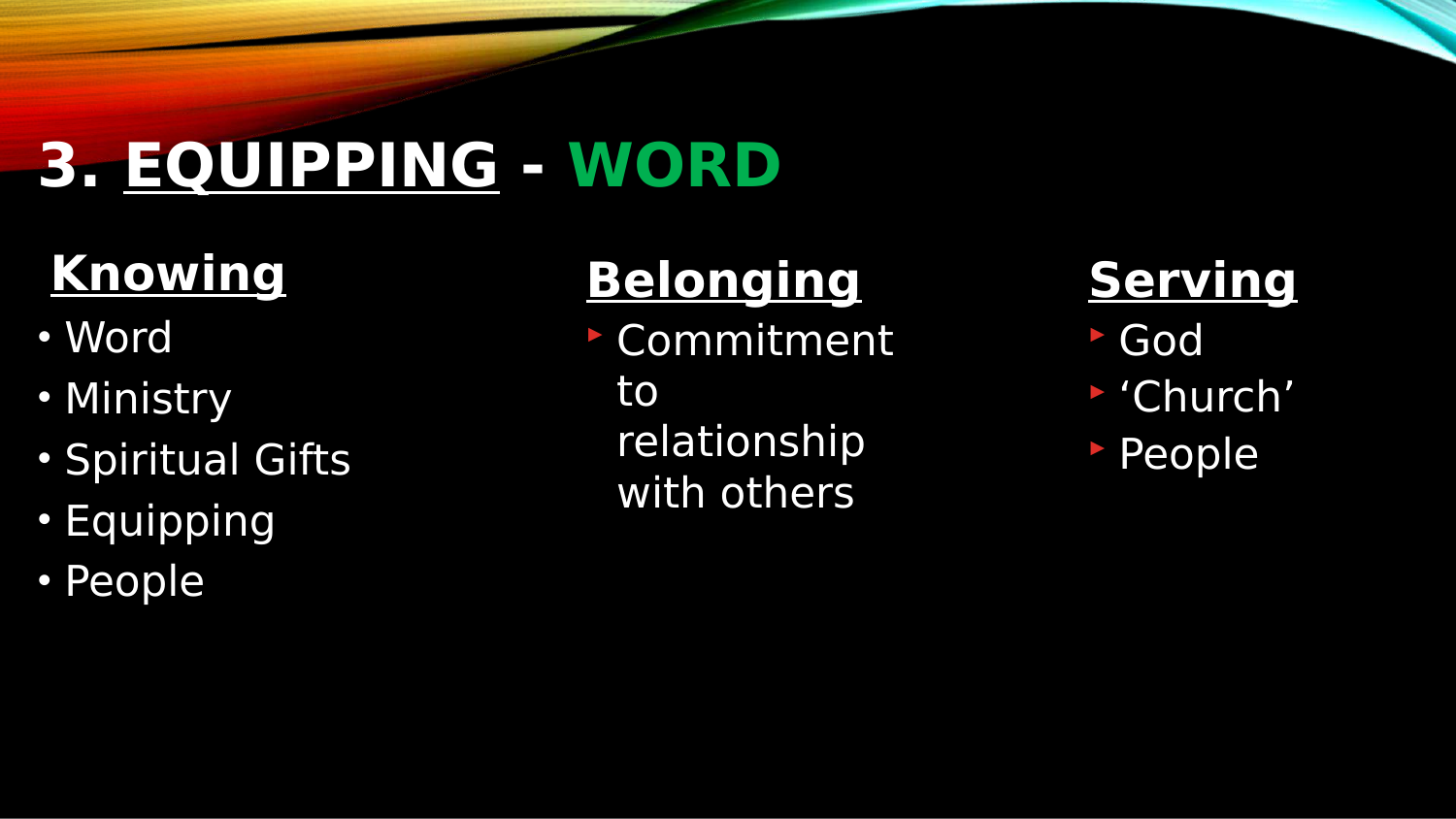# **4. EVANGELISM - WORKS**

#### **Works**

- Missions
- Evangelism
- People

#### **Becoming**

 Commitment to Lordship

#### **Leading**

- **Destiny**
- Purpose
- People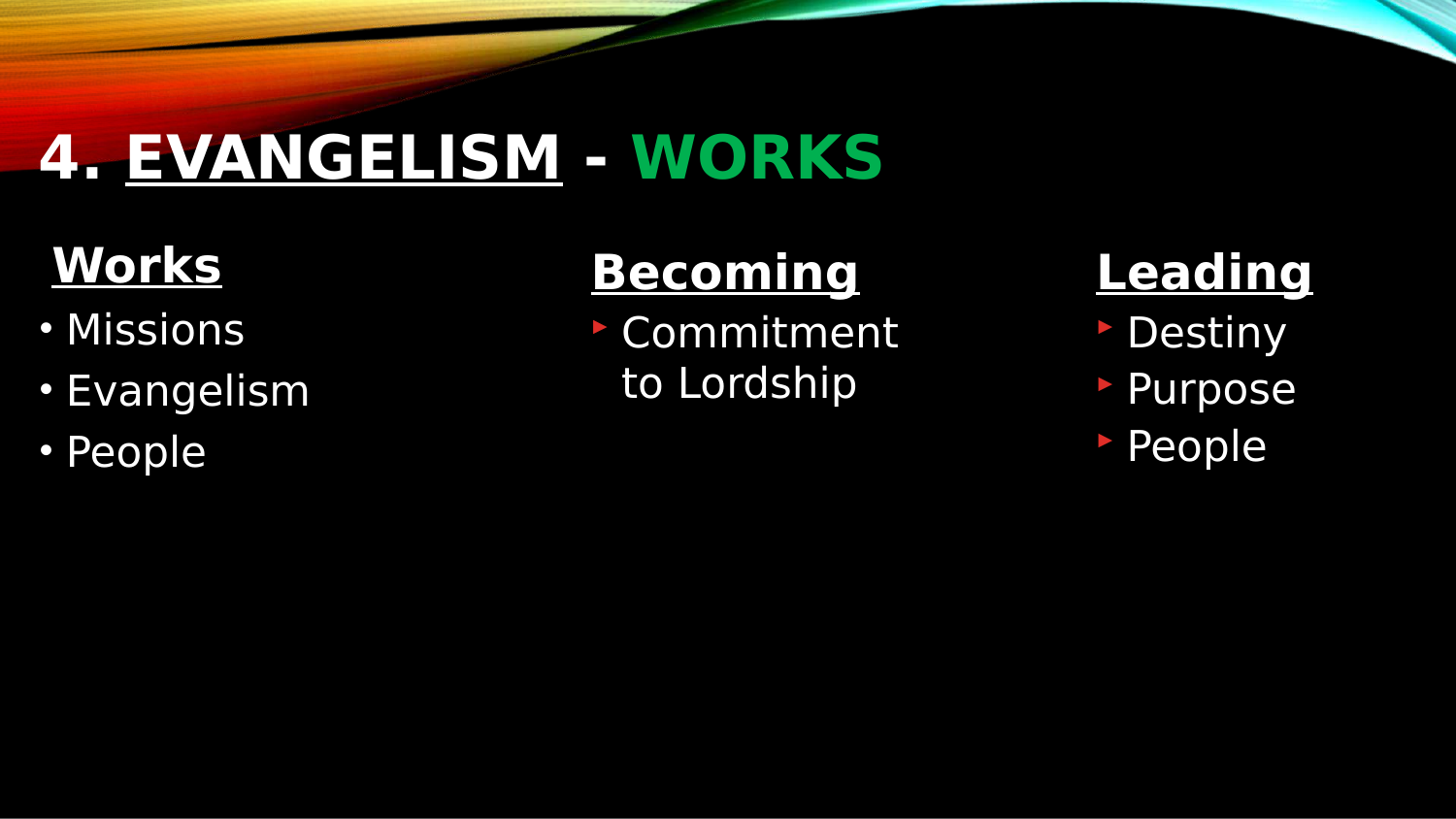# **IMPACTING - LIVING**

### **Lifestyle**

• Commitment to Missional Lifestyle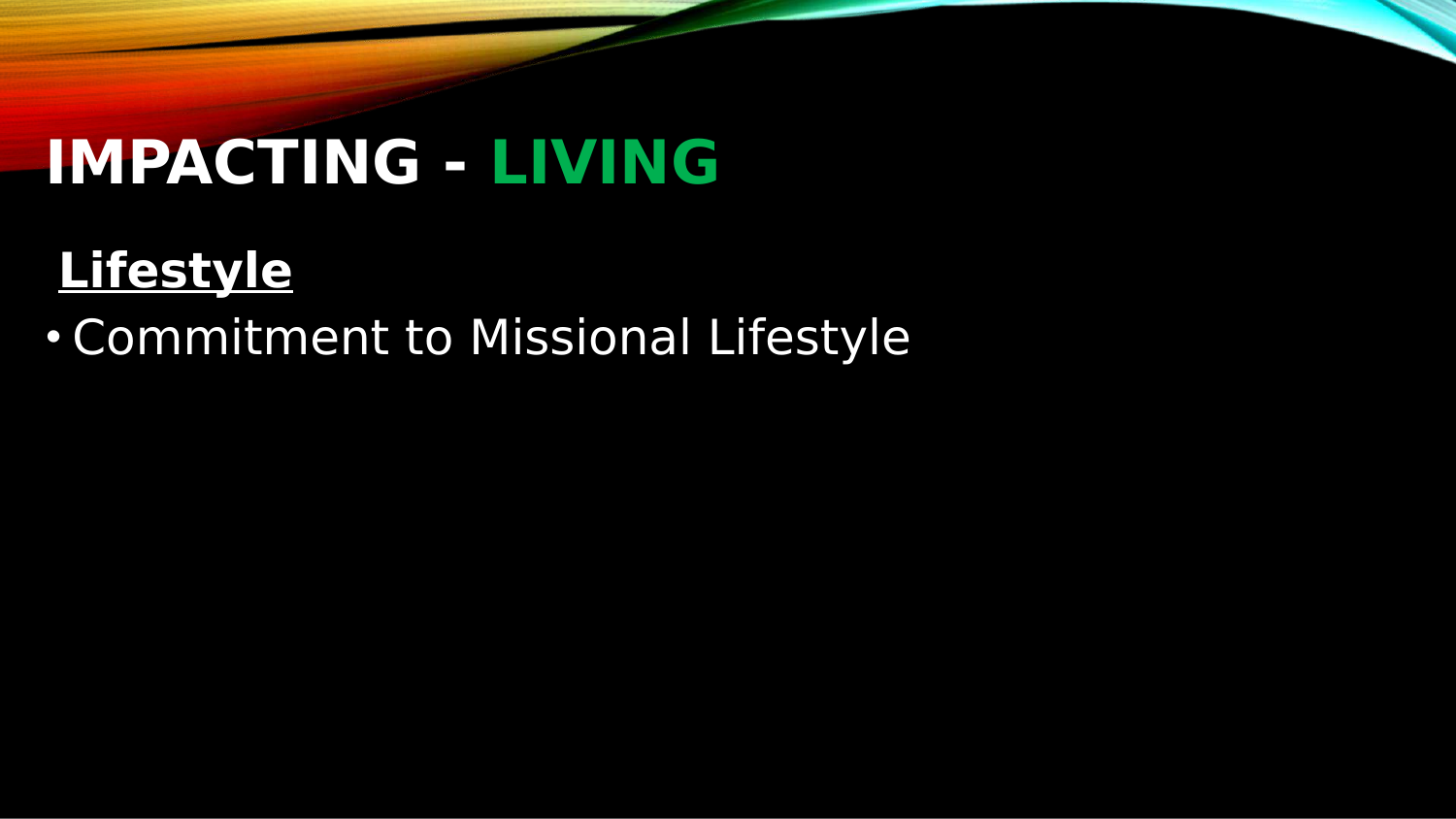# **SPIRITUAL FAMILY** [WHY?]

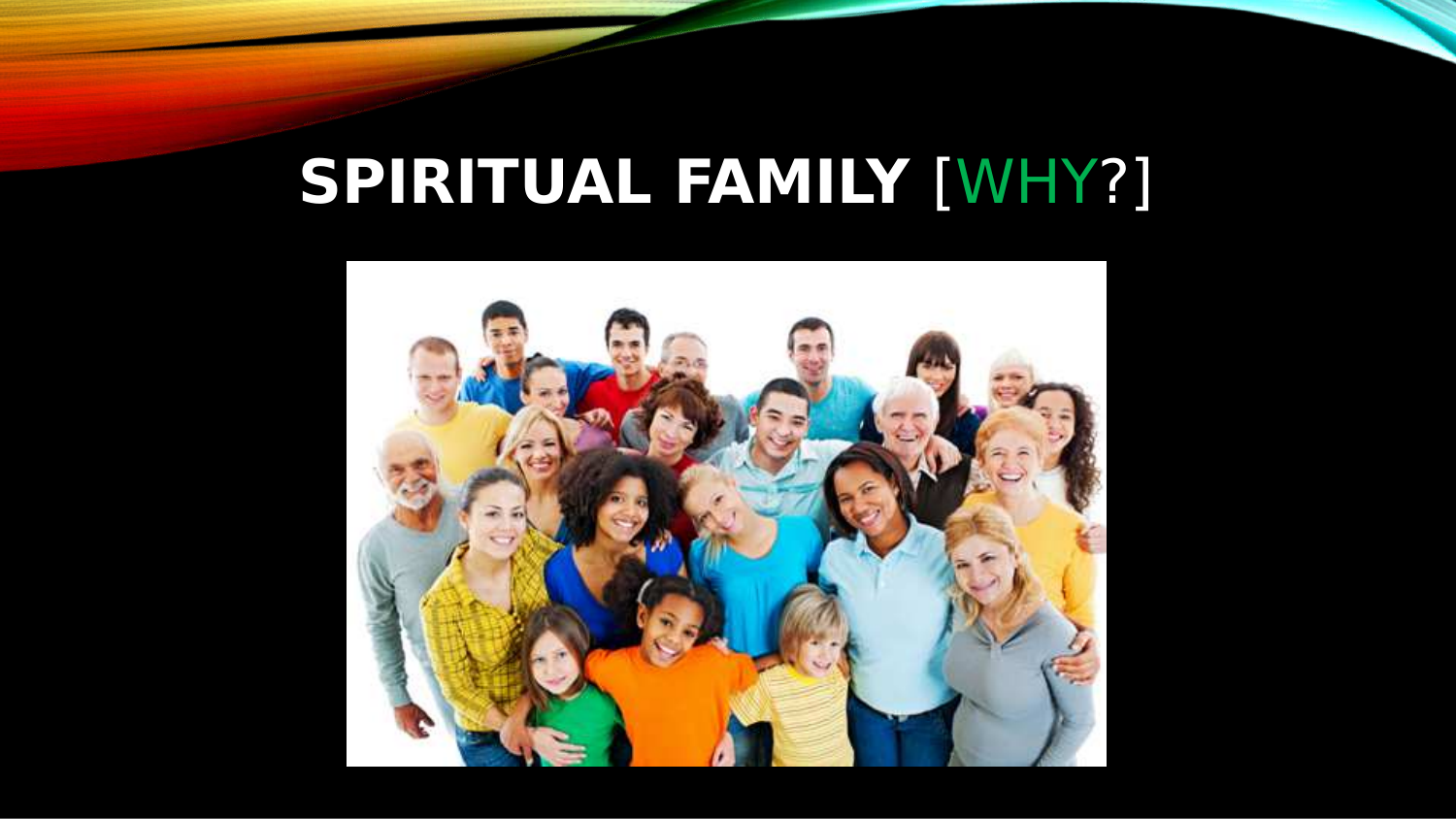#### **HEALTHY RELATIONSHIPS**

"Two are better than one, because they have a good return for their work: If one falls down, his friend can help him up. But pity the one who falls and has no one to help him up!" - **Ecclesiastes 4:9-10**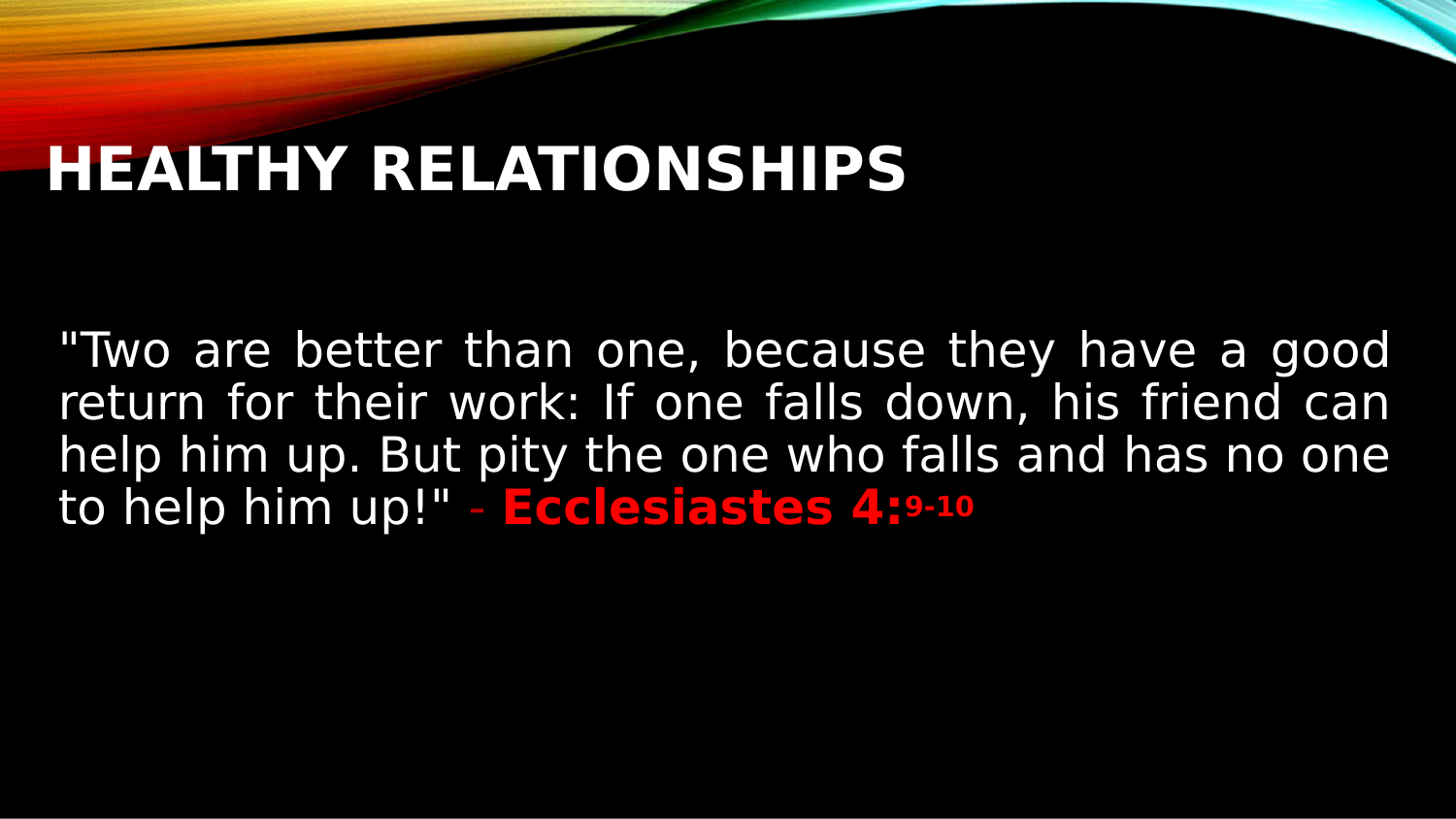#### **YOU NEED A PLACE WHERE YOU CAN USE YOUR GIFTS**

"Do not neglect the gift that is in you, which was given to you…" - **1 Timothy 4:<sup>14</sup>**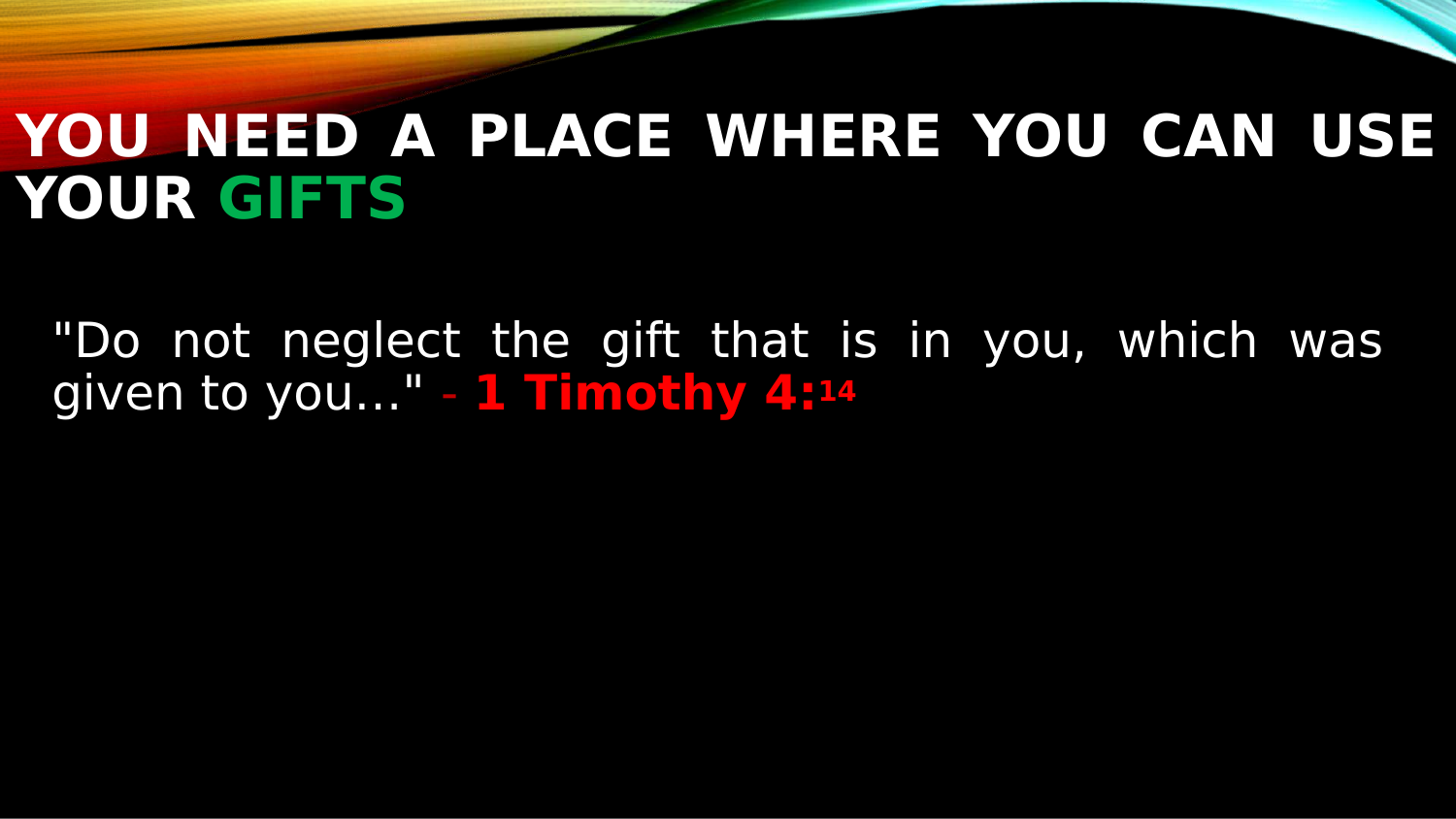#### **YOU NEED A PLACE WHERE YOU CAN GROW**

"They joined with the other believers and devoted themselves to the apostles' teaching and fellowship, sharing in the breaking of bread and prayer." - **Acts 2:<sup>42</sup>**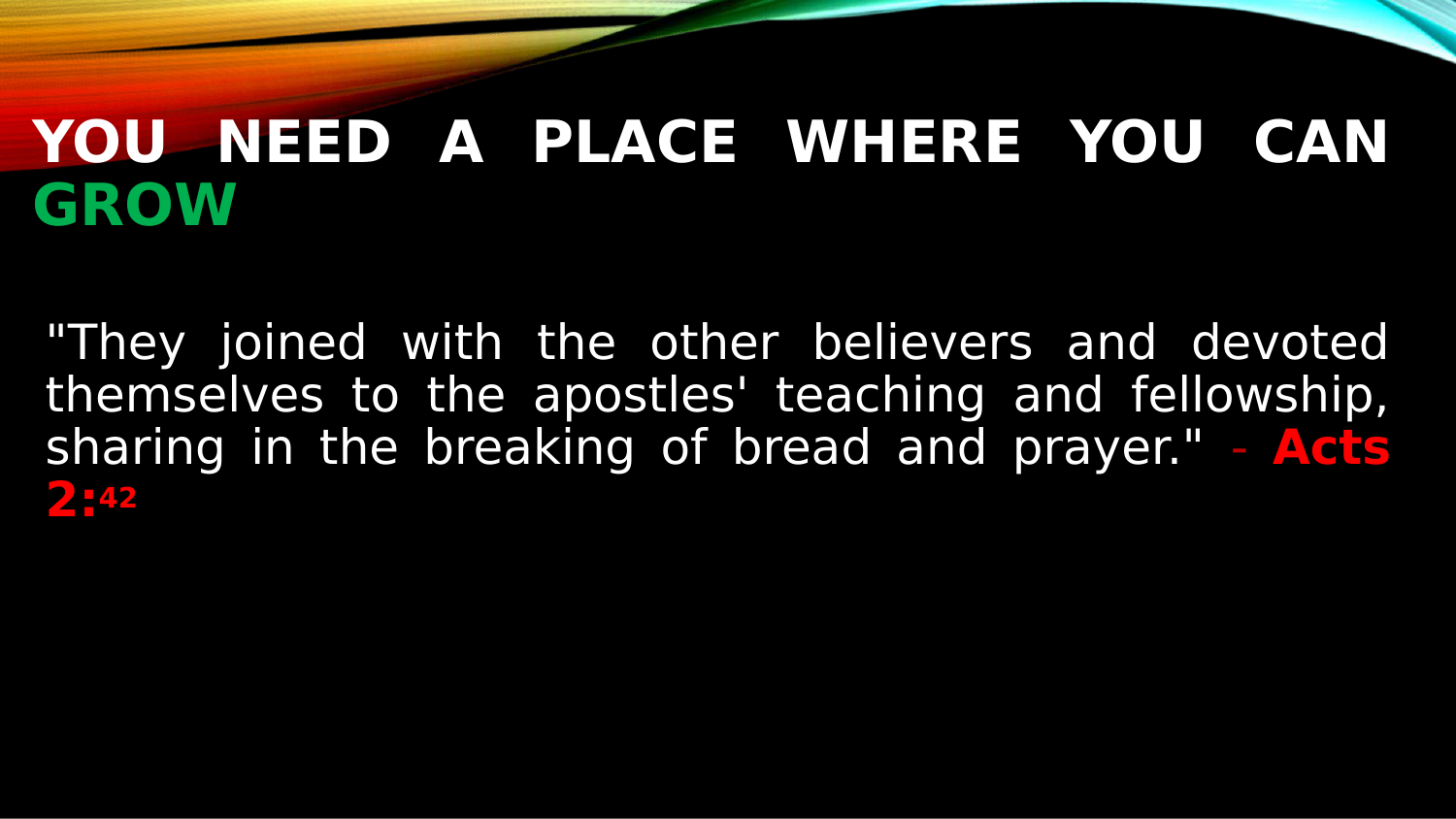## **YOU NEED TO BELONG TO SOMETHING BIGGER THAN YOURSELF**

"Just as each of us has one body with many members, and these members do not all have the same function, so in Christ we who are many form one body, and each member belongs to all the others." - **Romans 12:4-5**

"Let us not give up meeting together, as some are in the habit of doing, but let us encourage one another…" - **Hebrews 10:<sup>25</sup>**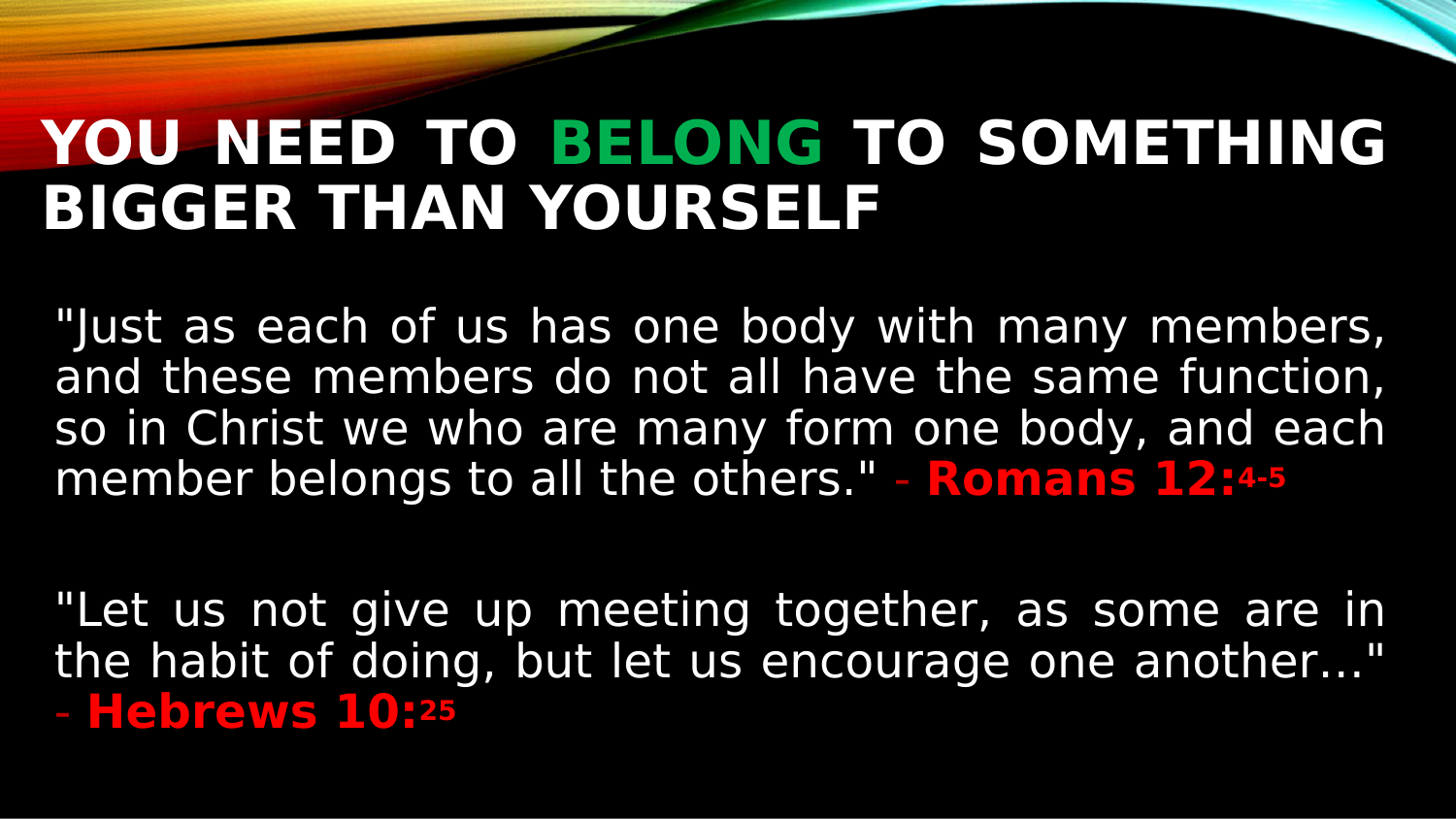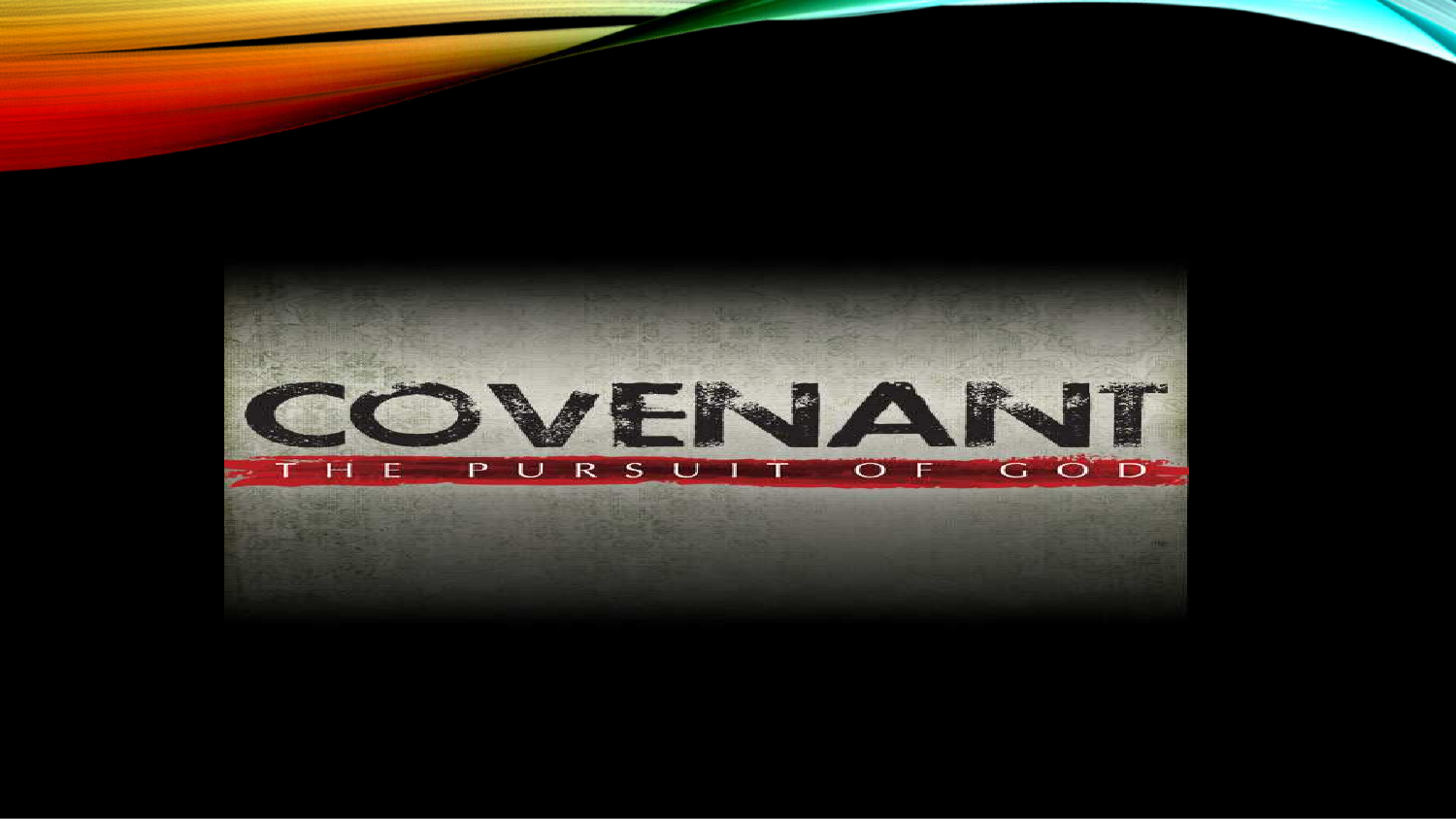#### **I WILL PROTECT THE UNITY OF GOD'S CHURCH.**

- . . . by acting in love toward other members
- . . . by refusing to gossip
- . . . by following the leaders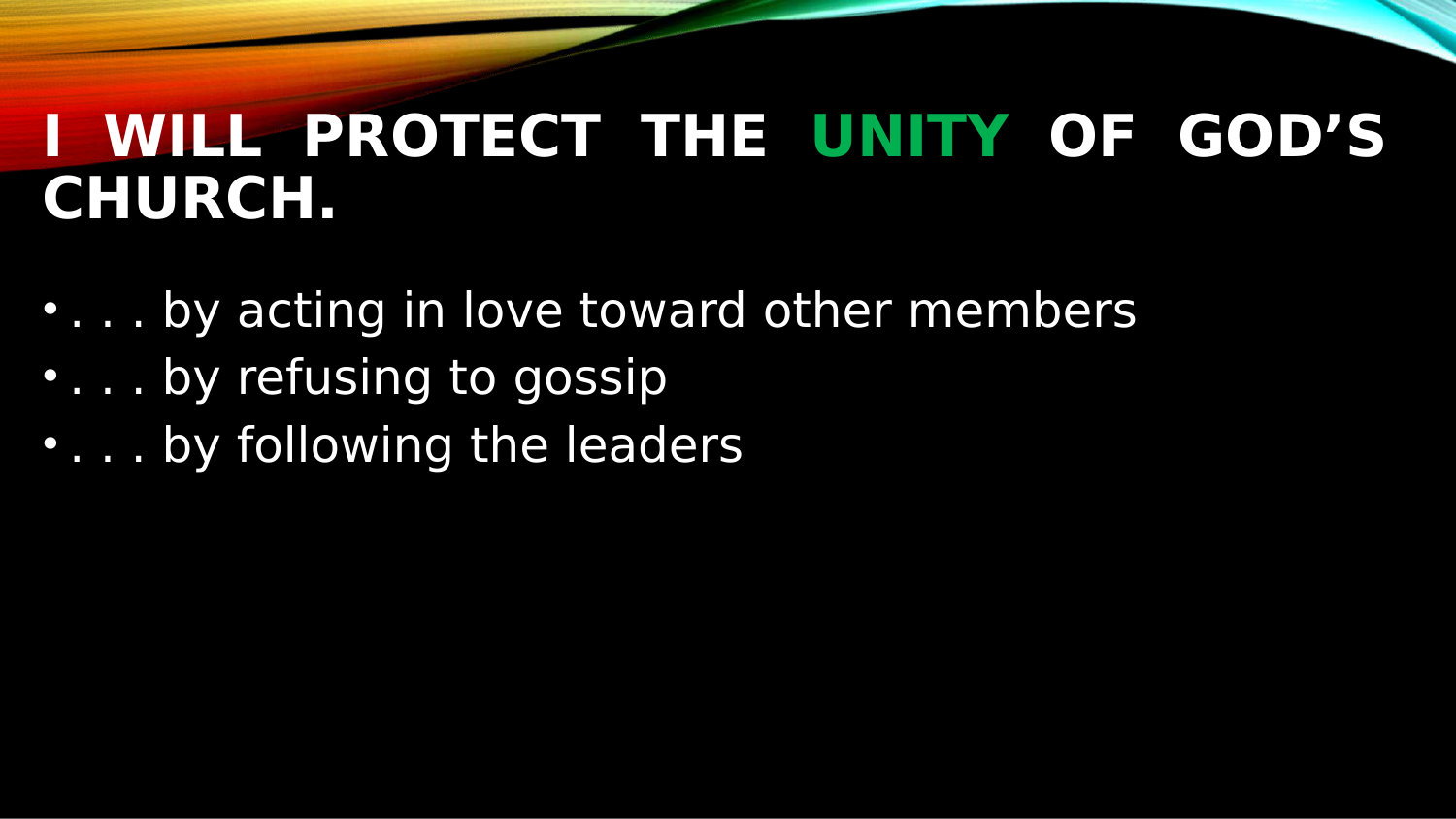#### **I WILL SHARE THE RESPONSIBILITY OF THE CHURCH**

- . . . by praying for its growth
- . . . by inviting the un-churched to attend
- . . . by warmly welcoming those who visit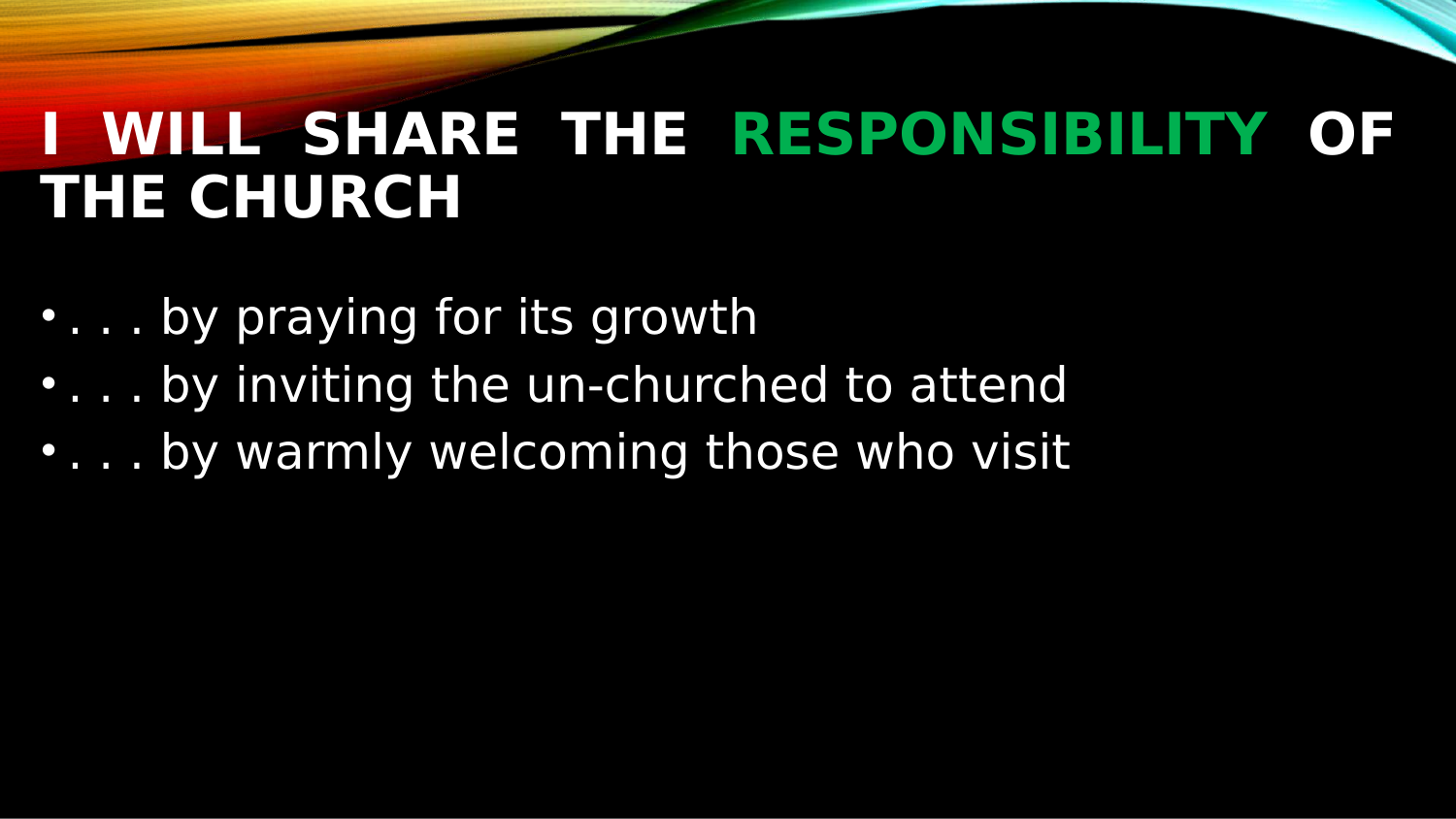#### **I WILL SERVE THE MINISTRY OF GOD'S CHURCH**

- . . . by discovering my gifts and talents
- . . . by being equipped to serve by my leaders
- . . . by developing a servant's heart